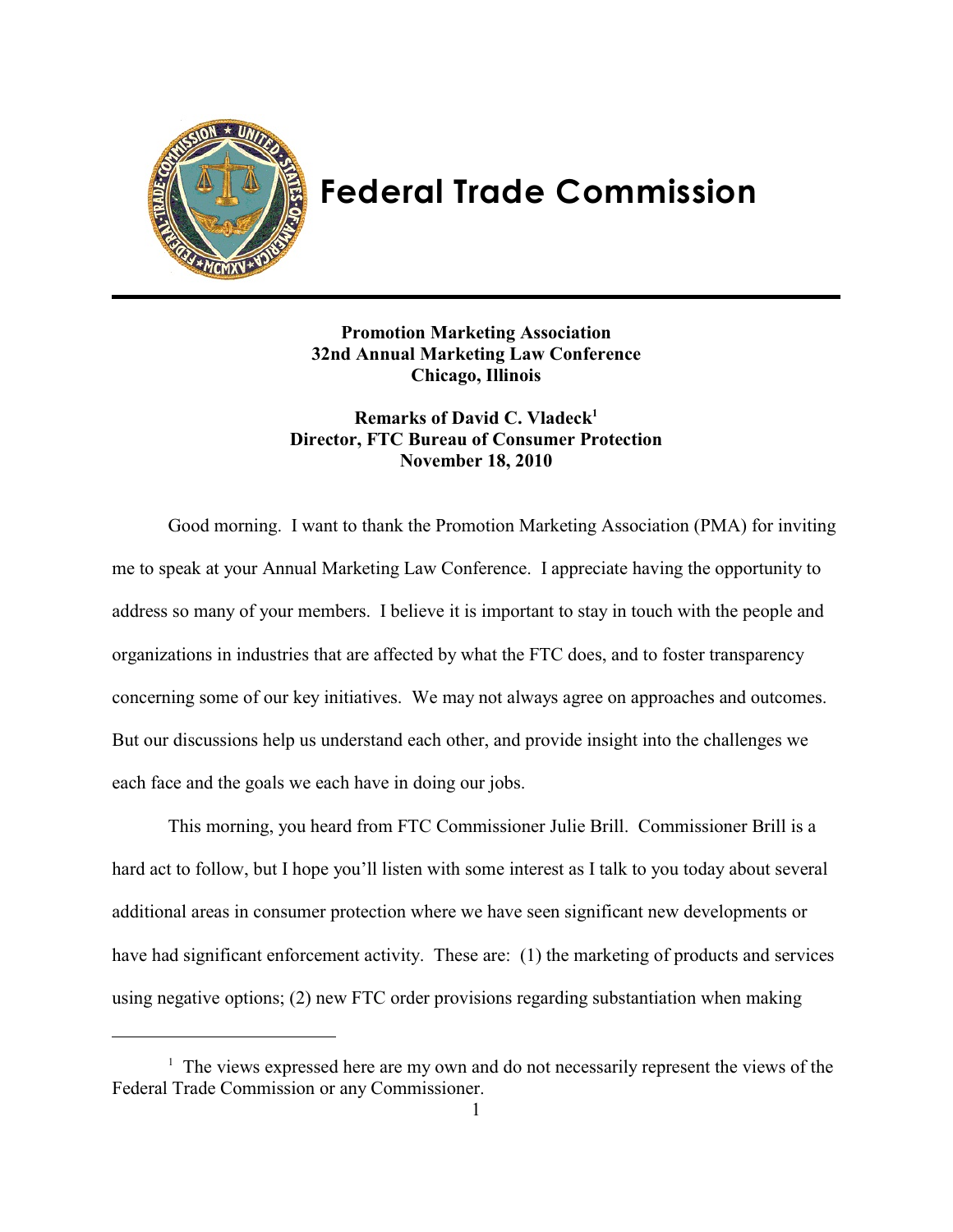health claims; (3) marketing over mobile devices; and (4) the use of affiliate networks.

#### **Negative Options**

We have all purchased goods and services through a negative option. A negative option takes a consumer's silence as agreement to recurring charges, like a buying club or gym membership. Negative option agreements can benefit businesses and consumers. For businesses, automatic renewal reduces transaction costs. For consumers, it saves them from renewing subscriptions or memberships every month. Unfortunately, however, negative option offers also carry a high risk of consumer deception. Unscrupulous marketers often use negative option features to trap consumers in a cycle of recurring charges for goods or services they neither wanted nor knew they purchased. Today, I'd like to discuss some common negative option marketing abuses, and describe our recent law enforcement efforts targeting these abuses.

Negative option marketing abuses generally fall into three categories: (1) failing to adequately inform consumers of the negative option's terms; (2) advertising "free trials" that are so short they are essentially worthless; and (3) frustrating consumers' ability to cancel, either by not providing realistic cancellation procedures or by simply ignoring cancellation requests.

Inadequate disclosure can trap unwary consumers in a seemingly endless cycle of charges. Unscrupulous marketers have become expert in hiding disclosures where they are least likely to be noticed. They use mouse print, bury disclosures in complicated terms and conditions, provide disclosures at a point in the transaction when consumers are unlikely to read them, or make internet disclosures through hyperlinks that do not attract consumers' attention. In the most extreme cases, they fail to disclose the terms at all. As a result, consumers often have no idea that they signed up for a negative option plan.

Robust disclosure is even more important when sellers work in tandem to offer goods and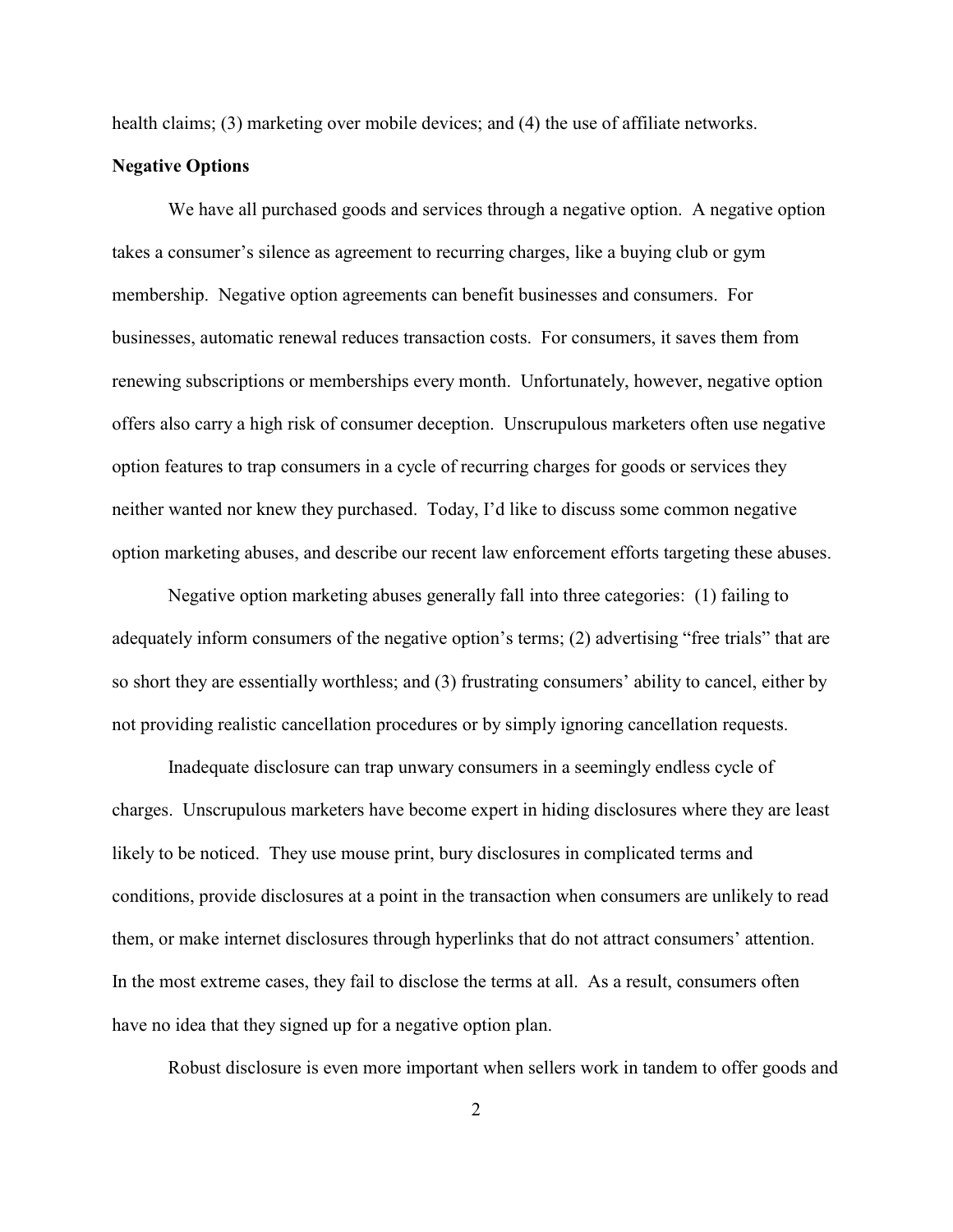services in a single transaction, a process we refer to as "upselling." In an upsell, the first company markets its own goods or services, and then, after consumers provide their financial information, a second company offers a different product or service, often with a negative option. For example, a consumer buying a toy might receive a free trial offer for a children's magazine subscription before completing the transaction. If the consumer accepts, the first company often passes along billing information to the second. Without clear and conspicuous disclosures, consumers who have not provided payment information to the second company often have no idea they will be charged for the magazine subscription if they fail to cancel. Worse yet, consumers often do not discover these unexpected charges before being charged repeatedly, nor do they know how to cancel when they do.

Second, some marketers offer "free trial" periods so short that consumers cannot try the product or service before charges begin. Not long ago, the Commission addressed this problem in a case against Ultralife Fitness.<sup>2</sup> Ultralife lured consumers with a fourteen day "free trial" offer for diet pills, but in many instances the company began charging consumers before the free trial expired.

Finally, a negative option is not an option at all if consumers cannot easily cancel when they no longer want the goods or services. Dishonest marketers use a host of tricks to keep consumers on the hook. Some simply do not pick up the phone. Others put customers on hold for absurdly long times or fail to provide a working contact number. Even when consumers can make cancellation requests, dishonest marketers just ignore them.

When marketers engage in these fraudulent practices, we take action. In the past ten

<sup>&</sup>lt;sup>2</sup> See Press Release, "Internet Marketers of Dietary Supplement for Weight Loss Agree to Pay \$150,000" (December 3, 2008), *available at* <http://www.ftc.gov/opa/2008/12/ultralife.shtm>.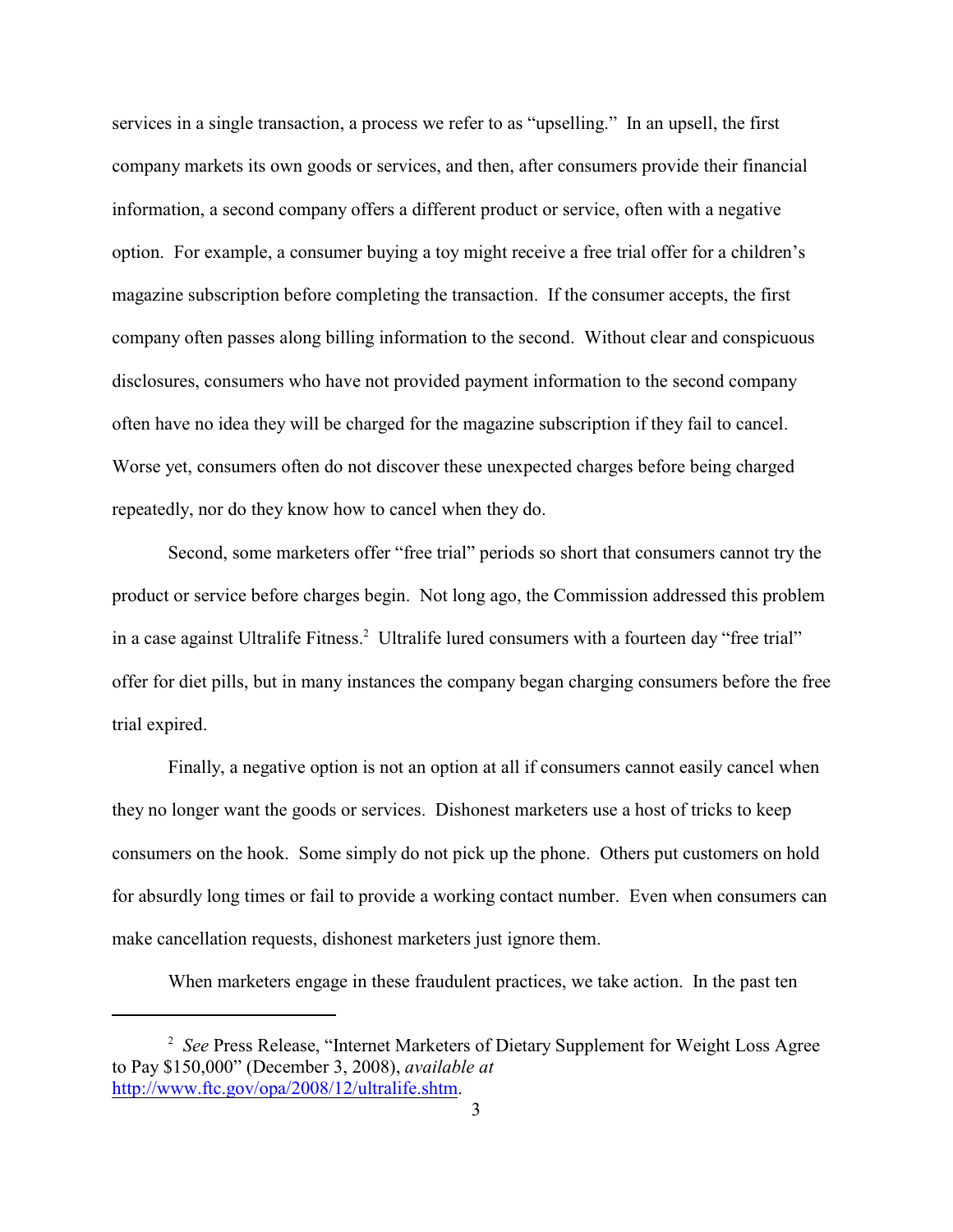years, the Commission has brought more than 60 cases against negative option marketers. I would like to highlight two recent cases involving some of the problems I just discussed.

In August of this year we sued Central Coast Nutraceuticals.<sup>3</sup> It offered "free trials" of dietary supplements. Once consumers signed up, Central Coast made it almost impossible to cancel. To avoid charges, consumers had to take several onerous steps within fourteen days of ordering. Central Coast buried these conditions in fine print on its websites and invoices. And even if consumers somehow did complete the steps, Central Coast often charged them anyway.

What's more, Central Coast, as part of its "free trial" offer, deceptively upsold negative options for other dietary supplements. The business's on-line order forms included pre-checked boxes indicating agreement to multiple recurring charges, but consumers did not see these purported agreements and never agreed to the charges.

Central Coast's scam cost consumers over 30 million dollars in 2009 alone. Considering the seriousness of its violations, we asked a United States District Court in Illinois to shut down the scheme, and the court issued a preliminary injunction doing just that. We are now seeking a permanent injunction and a return of the money Central Coast took from consumers.

Another case we filed this year involved a total lack of disclosure and a refusal to process cancellation requests. In that case, a company named Inc21 enrolled small businesses and individual consumers in a negative option plan without notice. Inc21 used offshore telemarketers who often told consumers that they would receive a free trial of a web advertising service, but that they would not have to cancel to avoid charges. In many other instances, the telemarketers would not even mention the negative option program and say the call was just to

<sup>&</sup>lt;sup>3</sup> See Press Release, "Court Orders Internet Marketers of Acai Berry Weight-Loss Pills and 'Colon Cleansers' to Stop Deceptive Advertising and Unfair Billing Practices" (August 16, 2010), *available at* <http://www.ftc.gov/opa/2010/08/acaicolon.shtm>.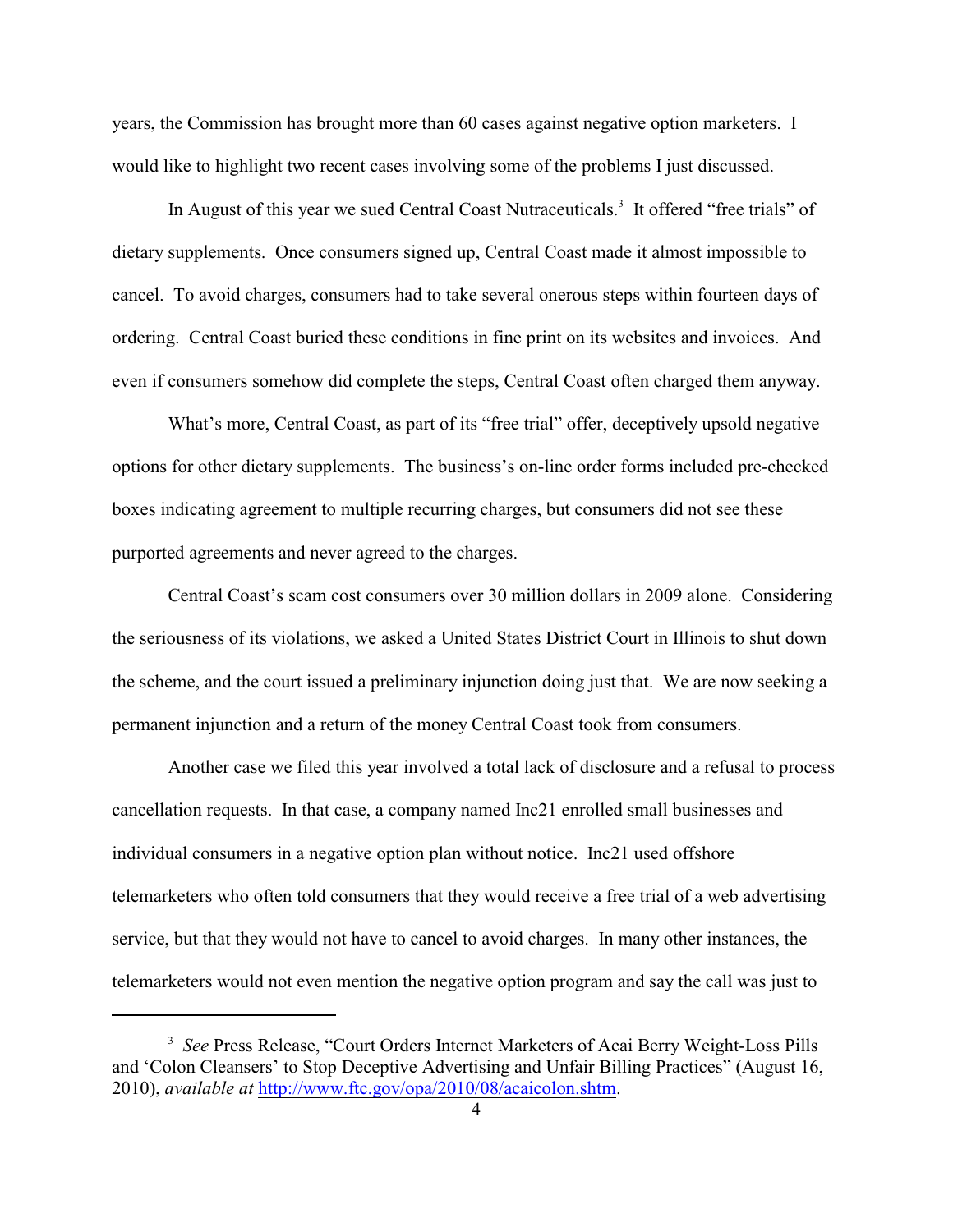verify business information like addresses and phone numbers. And in some instances, consumers would decline the negative option offers, and Inc21 would enroll them anyway. Because consumers never agreed to the services nor provided a credit card or bank account number, they did not expect to be charged. However, Inc21 added these undisclosed charges to the consumers' phone bills, ripping off millions of dollars from unsuspecting victims. Not surprisingly, a survey of Inc21's "customers" showed that at least 95 percent never even knew they were being billed.<sup>4</sup>

Even when Inc21's consumers were able to find out who was charging them and called to cancel, the company did not answer its phones. In fact, hearing the constant ringing of the company's phones, an employee asked one of Inc.21's owners why they were not answering. The owner explained "Oh, they're just customers who need assistance. We never answer those phones."<sup>5</sup> In that case, the court entered summary judgment against the defendants, requiring them to pay \$38 million in consumer redress, among other things.

To those looking to deceive consumers, know that we are watching and will continue to enforce the FTC act vigilantly. In addition to shutting down scams and obtaining money for victims, we have a criminal liaison unit to refer the most egregious violators for prosecution. In one case, the fraudulent conduct was so egregious that the United States Attorney's Office in Cincinnati prosecuted the individual running the scam, seized his assets, and obtained a 25 year prison sentence against him.

To those marketers seeking to comply with the law, we advise you to adhere to three key

<sup>&</sup>lt;sup>4</sup> *FTC v. Inc21.com Corp.*, 10cv00022 (N.D. Ca. Sept. 21, 2010), Order on Cross-Motions for Summary Judgment at 2 (granting FTC's Motion for Summary Judgment and Denying Defendants' Motion for Summary Judgment).

 $^5$  *Id.* at 21.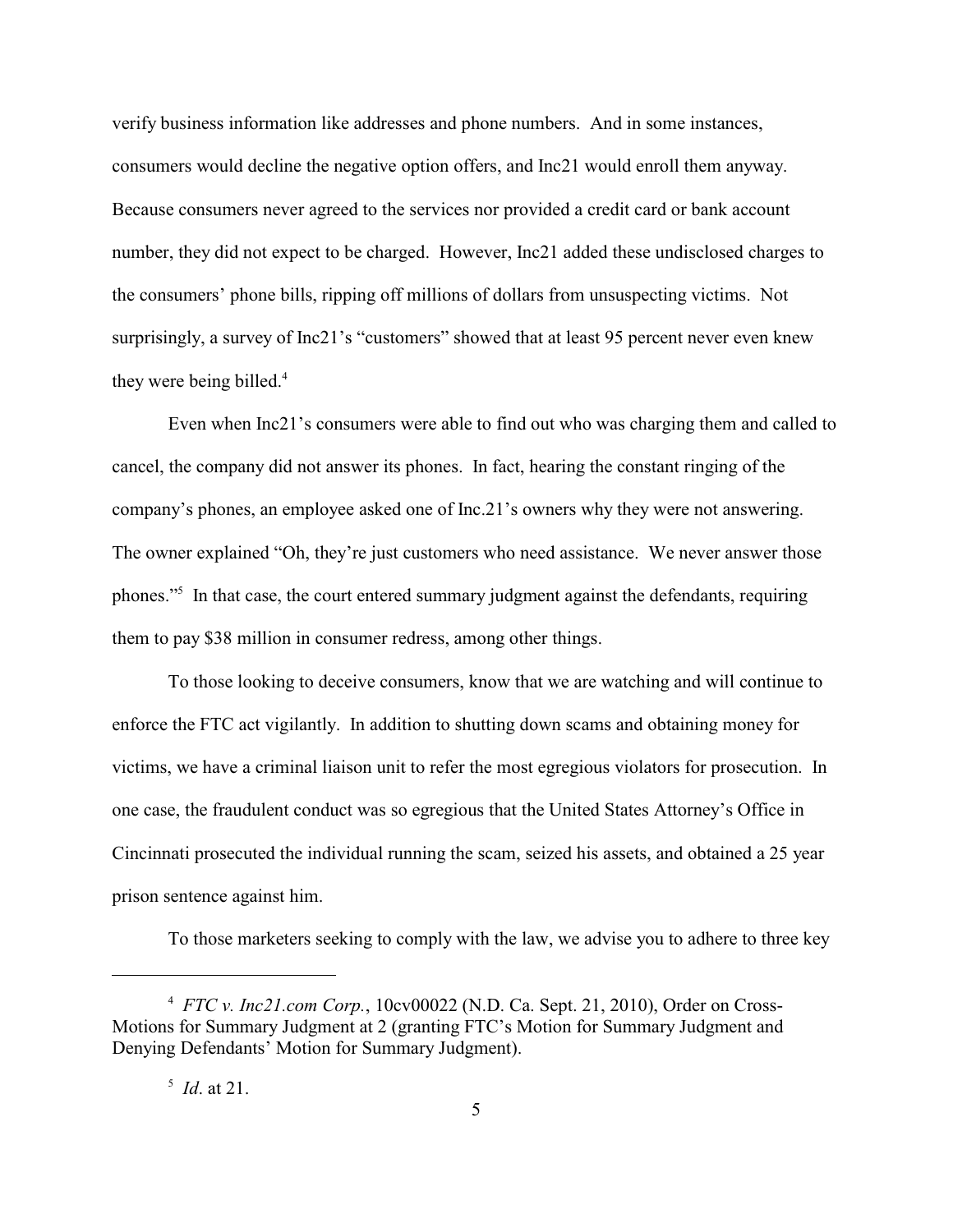principles. First, clearly and conspicuously disclose the material terms of any negative option in a way that consumers will actually read and understand. Second, obtain consumers' express, informed consent before charging them. At a minimum, sellers should not misrepresent a negative option's terms, and consumers should have to take some action indicating their consent before incurring charges. Finally, provide a reasonable cancellation method and process cancellation requests in a reasonable amount of time.

As a last word on this topic, I would like to mention that we are reviewing our Rule on Pre-notification Negative Options, which imposes requirements on sellers who notify consumers that they will send merchandise unless the consumer objects within a certain time. Last year, the Commission sought comment on whether to expand the Rule to impose such requirements for all types of negative options. We received comments and will consider them in deciding whether to revise the Rule.

### **New Order Provisions in Ad Substantiation Cases**

Let me turn now to another topic that may be of interest to PMA members – health claim substantiation requirements that are included in several recent FTC orders. These provisions appear in the settlement orders in the *Nestlé BOOST Kid Essentials* and *Iovate* cases,<sup>6</sup> as well as the notice order we recently issued with our complaint against POM Wonderful,<sup>7</sup> and the settlement order against POM Wonderful executive Mark Dreher.<sup>8</sup> Briefly stated, these orders

*See Nestlé HealthCare Nutrition, Inc.*, FTC File No. 092-3087 (consent order accepted <sup>6</sup> for public comment); *FTC v. Iovate Health Sciences USA, Inc*., No. 10-CV-587 (W.D.N.Y.) (2010) (Stipulated Final Order).

<sup>&</sup>lt;sup>7</sup> In re POM Wonderful LLC, FTC Docket No. 9344 (filed Sept. 24, 2010).

<sup>&</sup>lt;sup>8</sup> In re Mark Dreher, Ph.D., FTC File No. 082-3122 (consent order).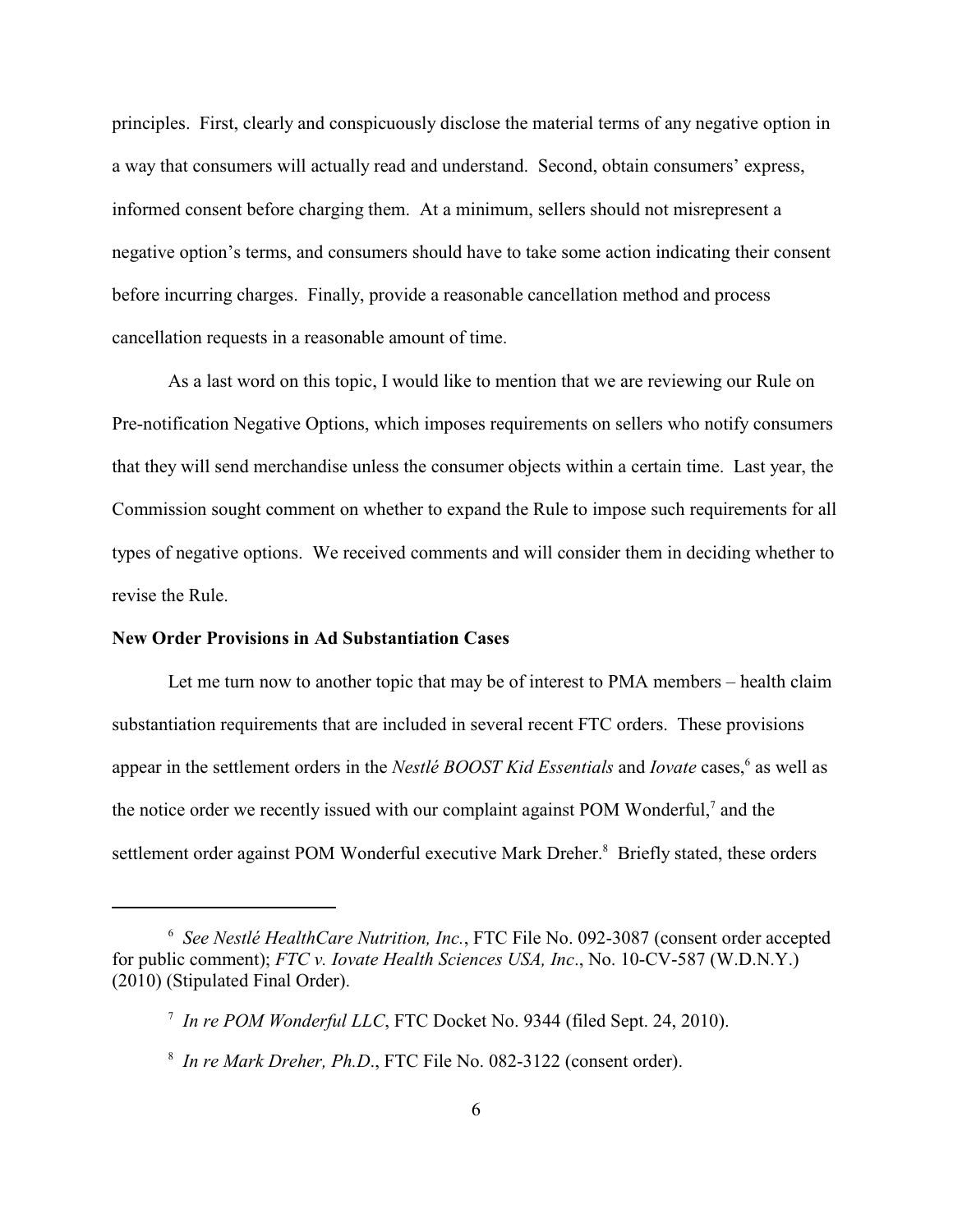require the companies, and in the case of Mr. Dreher, the individual, to comply with more specific and tailored substantiation requirements for certain types of health claims.

The new provisions serve two primary functions. First, they provide greater clarity to the companies and individuals who are required to comply with the orders. Second, they improve the enforceability of the orders. I'd also like to mention two things that the orders do not do. They do not represent a shift toward a stricter and more rigid substantiation standard. And, they do not represent a departure from existing policy as articulated in the FTC's Substantiation Policy Statement,<sup>9</sup> or from settled law – namely, the *Pfizer* case.<sup>10</sup> The Commission has not changed its fundamental approach to determining whether advertising claims are substantiated by competent and reliable scientific evidence in the first instance.

Let's look at the *Nestlé* case. In that case, the Commission investigated claims the company made for its "BOOST Kid Essentials" product, including that the product would reduce children's sick-day absences from school. Under the *Nestlé* order, the company may not claim that its BOOST Kid Essentials product will reduce sick-day absences, unless the claim is true and substantiated by at least two well-designed human clinical studies. This provision is based on expert opinion about the level of substantiation needed to support this particular claim for this particular product. The order provision does not represent a departure from *Pfizer* but is in fact an application of *Pfizer* to the claim at issue. What this provision effectively does is provide more transparency to the company as to what "competent and reliable scientific evidence" means for this claim, for this product, going forward. We think that is a good thing for everyone. Even

FTC Policy Statement on Advertising Substantiation, *appended to Thompson Medical* <sup>9</sup> *Co.*, 104 F.T.C. 648, 839 (1984).

*In the Matter of Pfizer, Inc.*, 81 F.T.C. 23, 64 (1972). 10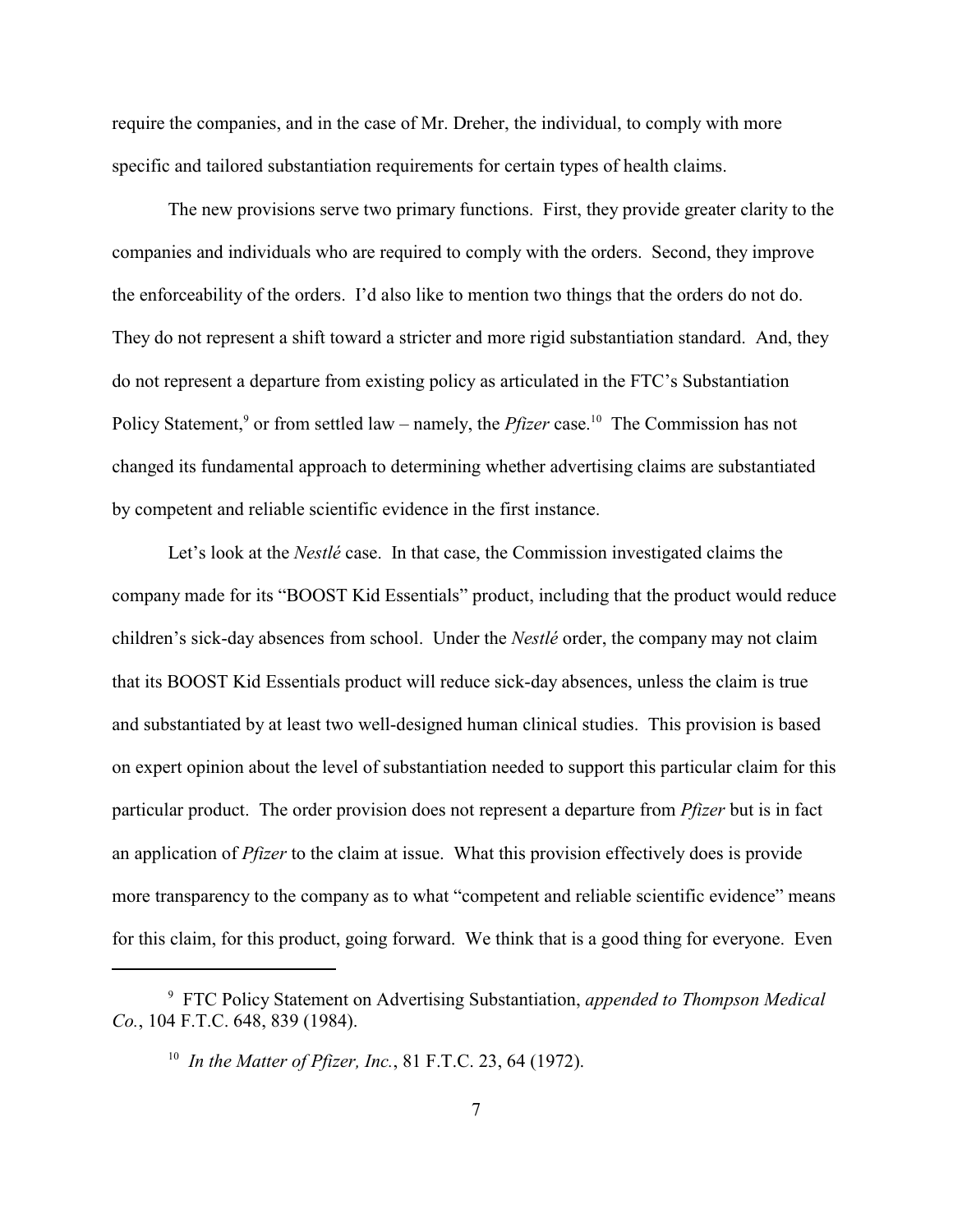as far back as the 1980s and 1990s, the Commission imposed the requirement that, for particular claims, clinical trials would be needed for substantiation.

The *Nestlé*, *Iovate* and *Dreher* settlement orders, as well as the notice order in *POM Wonderful* – which sets forth the relief we are requesting in that litigation – also contain provisions prohibiting the respondents from making certain disease risk reduction claims without FDA pre-approval. This provision is included in the orders as fencing-in relief, because the FTC determined that the respondents had already made unfounded disease treatment or prevention claims – for example, the claim that Iovate's dietary supplements treat or prevent colds or flu. If the companies had made such unsubstantiated claims in labeling, the products would have been considered misbranded and therefore unlawful in interstate commerce under the Food Drug and Cosmetic Act. Extending that principle to other forms of advertising is not much of a leap and should not impose any additional substantiation burden on the companies under order.

I also want to emphasize that the requirement that certain disease and other health claims be approved by the FDA is consistent with long-standing Commission policy as set forth in our 1994 Food Advertising Policy Statement. Our 1994 Policy Statement made clear that the FTC generally expects unqualified health claims for foods and dietary supplements to be backed by "significant scientific agreement," which is the FDA's standard for the level of support required. Specifically, the Policy Statement says that the Commission regards this standard – which Congress itself set forth in the Nutrition Labeling and Education Act – "to be the principal guide to what experts in the field of diet-disease relationships would consider reasonable substantiation

8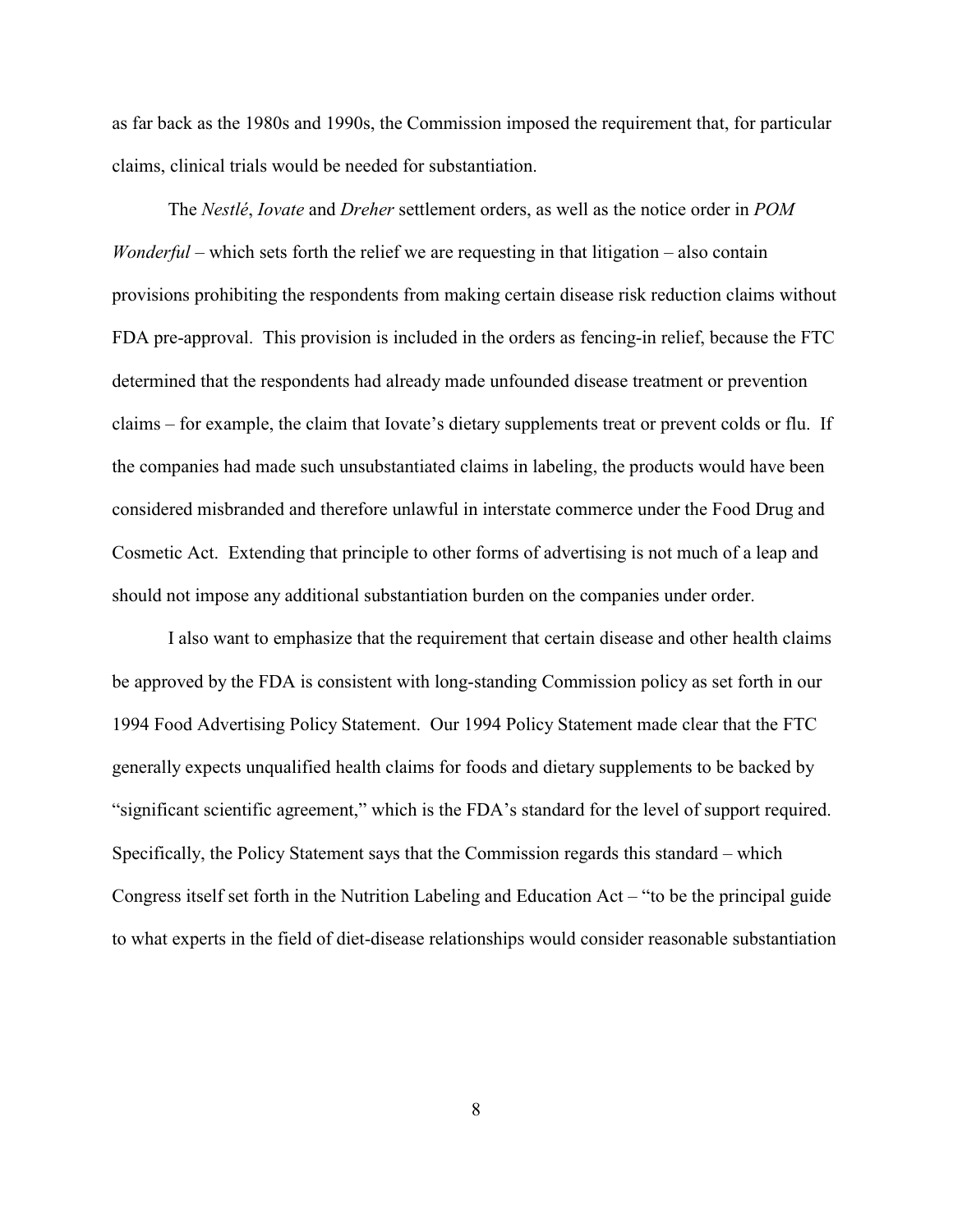for an unqualified claim."<sup>11</sup>

Finally, let me just say that even if a marketer is required by order to have FDA pre-approval for certain claims going forward, there is still some room for making qualified claims that would not be subject to that requirement. For example, the marketer could try to craft an advertising claim that characterizes limited scientific evidence supporting a relationship between a covered product and a particular disease. If the marketer can show – through reliable empirical testing – that the ad's net impression does not also convey the unqualified disease claim, then FDA approval would not be required. Now let me be clear: I believe that it is very difficult to adequately qualify a disease claim in this way. But if the marketer can show that consumers take away only the qualified claim, then the claim would be allowed, subject, of course, to other provisions in the order.

With consumers becoming increasingly health conscious, it is more and more common for consumers to want to find foods and dietary supplements that provide health benefits. Many companies are appropriately responding to this consumer demand by making large investments in research to develop products that can provide health benefits.

In this climate, I believe it is useful for businesses as well as consumers to have a clear understanding of how the Commission plans to use these new order provisions. We will use them on a case-by-case basis, depending on the nature of the challenged claims and what our experts tell us is appropriate substantiation for the claims at issue. We believe that these

<sup>&</sup>lt;sup>11</sup> See FTC Enforcement Policy Statement on Food Advertising, Section IV.A. See also Dietary Supplements: An Advertising Guide for Industry (FTC 2001), Section II.B., *available at* <http://www.ftc.gov/bcp/edu/pubs/business/adv/bus09.shtm> ("Where there is an existing standard for substantiation developed by a government agency or other authoritative body, the FTC accords great deference to that standard.").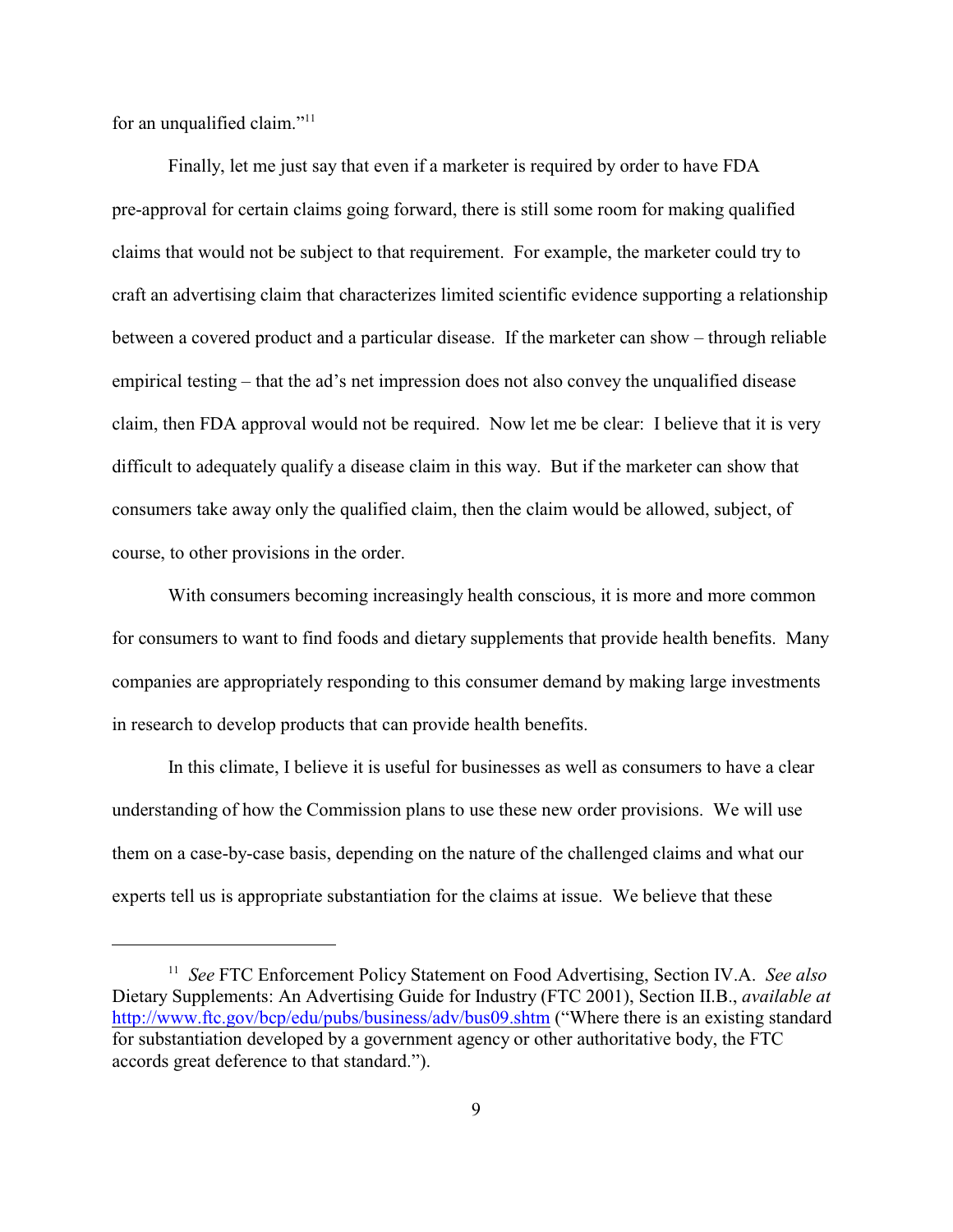provisions will facilitate order compliance by providing clearer guidance to companies about the precise level of substantiation required going forward, based on the type of health claim and the type of product at issue.

## **Mobile Marketing**

I would like to turn now to another topic – that of mobile marketing. Protecting consumers in the mobile marketplace is one of the current challenges we face in the Bureau of Consumer Protection. According to a September report from the Pew Internet & American Life Project, cell phone ownership has risen dramatically in the U.S. over the past decade and now "82 % of American adults own a cell phone, Blackberry, iPhone or other device that is also a cell phone."<sup>12</sup> The Nielsen Company also tells us that more and more mobile subscribers are using smartphones (rather than feature phones) that allow users to access the web and email on the go and run a host of applications. Nielsen predicts that smartphones will overtake feature phones in the U.S. market in the third quarter of  $2011$ .<sup>13</sup>

U.S. corporations are developing ways to use the mobile medium to reach consumers, whether it is to provide services or content, or to market their products. Just this month, one

<sup>&</sup>lt;sup>12</sup> Amanda Lenhart, "Cell phones and American adults," Pew Internet & Family Life Project, Pew Research Center (Sept. 2, 2010), *available at* http://pewinternet.org/Reports/2010/Cell-Phones-and-American-Adults/Overview/Findings.asp[x.](http://pewinternet.org/Reports/2010/Cell-Phones-and-American-Adults/Overview/Findings.aspx)

 $13$  "Android Soars, but iPhone Still Most Desired as Smartphones Grab  $25\%$  of U.S. Mobile Market," Nielsen News, NielsonWire.com (Aug. 2, 2010), *available at* http://blog.nielsen.com/nielsenwire/online\_mobile/android-soars-but-iphone-still-most-desired-a s-smartphones-grab-25-of-u-s-mobile-market/.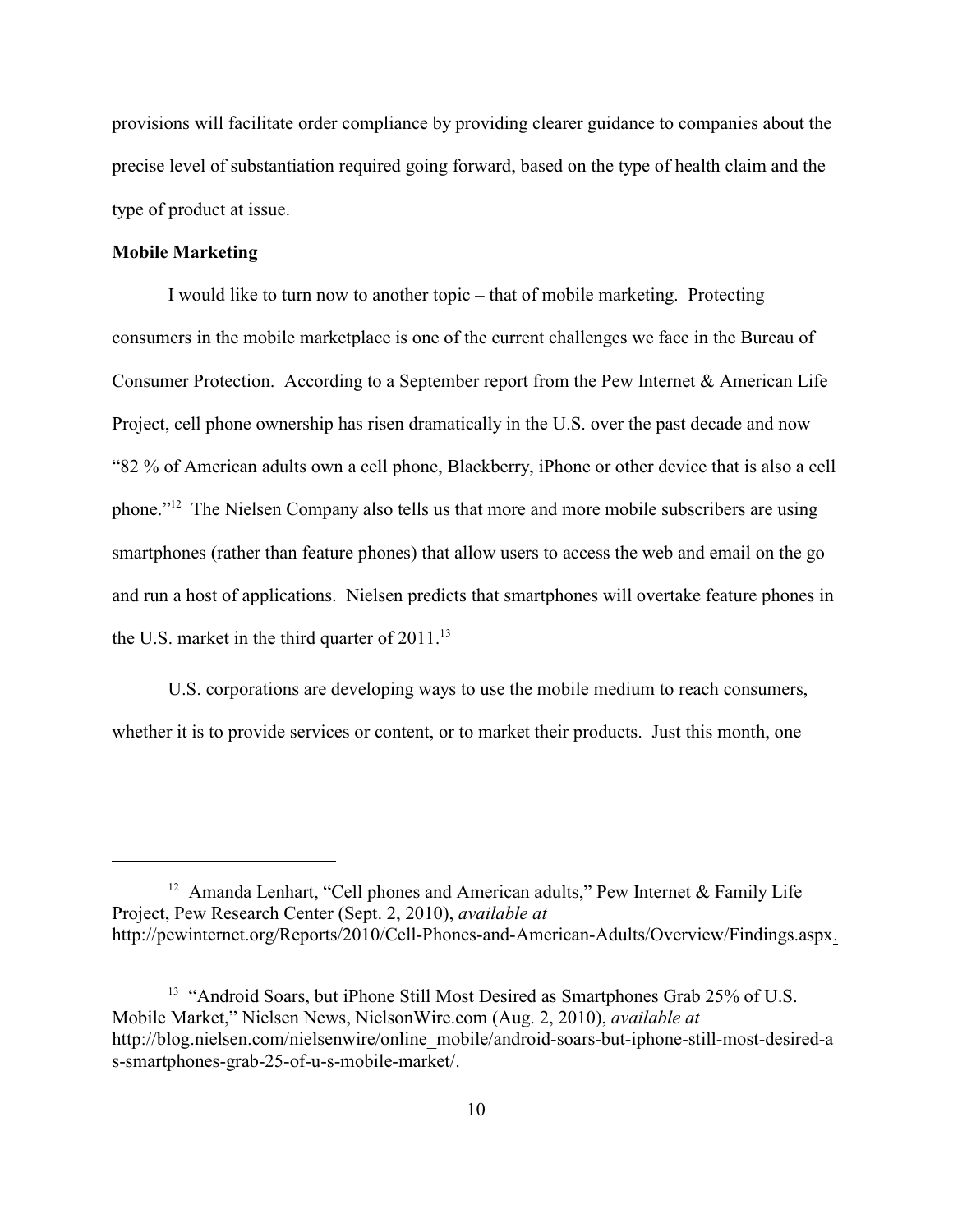company predicted that U.S. mobile advertising spending will reach 5 billion dollars by 2015.<sup>14</sup> Consumers can join texting programs that provide instantaneous product information and mobile coupons at the point of purchase. Consumers can search mobile websites to get detailed information about products, or compare prices on products they are about to purchase while standing in the retail aisle. Consumers can download mobile applications that perform a range of consumer services such as locating the nearest retail stores, managing shopping lists, tracking family budgets, or calculating tips or debts. They can also play interactive games containing targeted advertising. This market is exploding with new options for consumers and businesses.

The FTC has been actively addressing privacy issues relating to mobile technology for several years. In 2008, the Commission held a Town Hall meeting to explore the evolving mobile marketplace and its implications for consumer protection policy. Participants in the meeting examined topics such as consumers' ability to control mobile applications, and mobile commerce practices targeting children and teens. Because of the unique privacy issues raised regarding children, the Town Hall meeting led to an expedited regulatory review of the Children's Online Privacy Protection Rule. The review is taking place this year, even though it was originally set for 2015. In addition, our privacy roundtable discussions devoted a panel to addressing the privacy implications of mobile computing. This panel focused on two significant issues: the extent to which location-based services were proliferating in an environment without any basic rules or standards; and the degree to which transparency of information sharing

<sup>&</sup>lt;sup>14</sup> Leena Rao, "Smaato: U.S. Will Spend \$5 Billion On Mobile Advertising In 2015," TechCrunch (Nov. 2, 2010), *available at* http://techcrunch.com/2010/11/02/smaato-u-s-will-spend-5-billion-on-mobile-advertising-in-201 5/.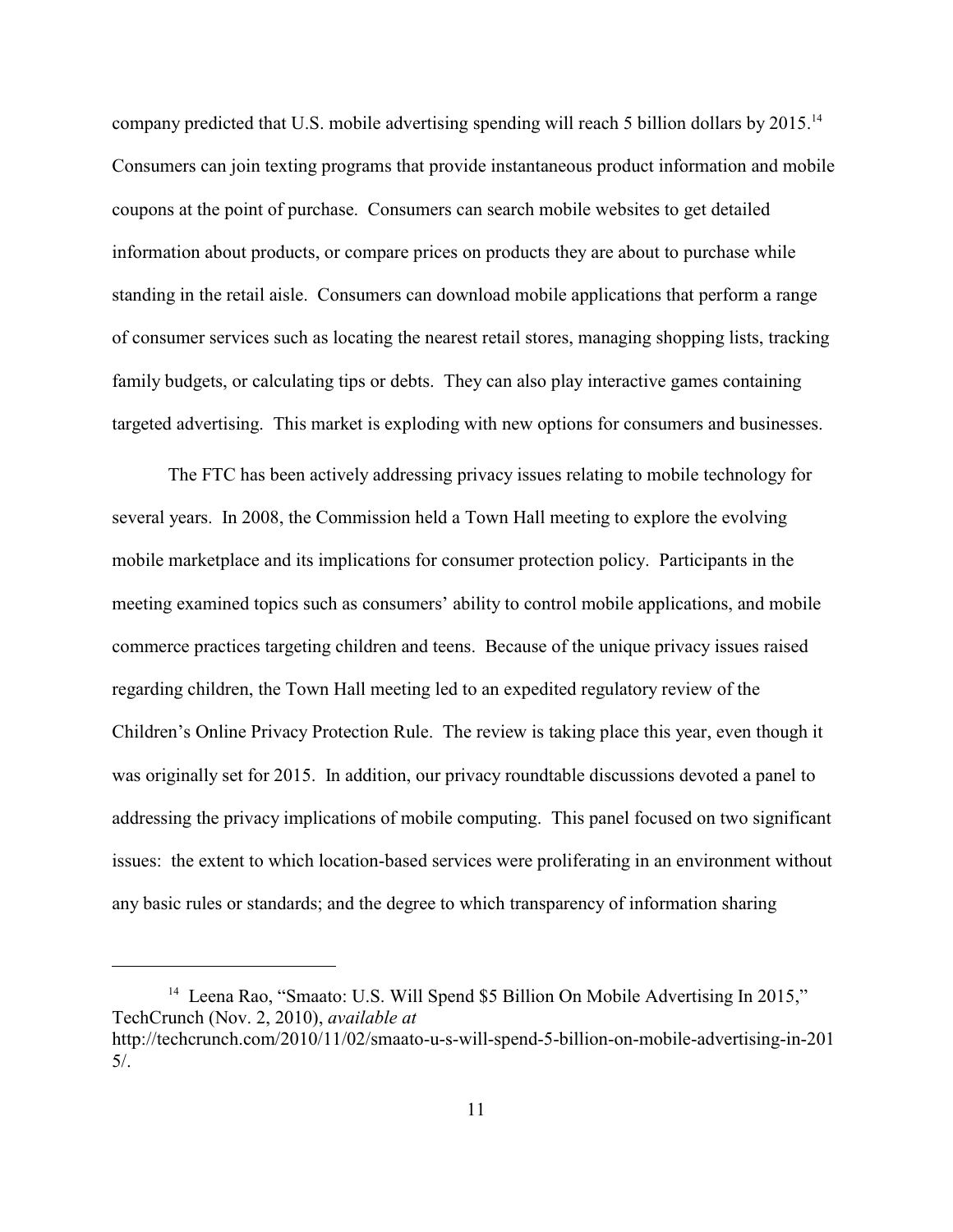practices is possible on mobile devices. The Commission staff's upcoming report on the privacy roundtables will further address these issues.

As with any new medium, the FTC looks for potential concerns for consumers. New technology can bring tremendous benefits to consumers, but it also can bring new concerns and provide a platform for some of the old frauds to resurface. The mobile marketplace is no different. The FTC Act applies whether a company is marketing via the traditional telephone, the television, the desktop computer, or a mobile device. Certainly, there are some unique issues in this medium, like the small screen and the highly personal nature of the devices. These issues present some challenges as well as some opportunities for consumer protection. The important principle to remember, however, is that the same rules of the road apply for marketers in the mobile space as they do in the online and offline worlds. Marketing must not be deceptive or unfair. Marketers should not mislead consumers about what they are downloading on their mobile devices or treat them unfairly. Consumers should have clear information so they can make informed choices.

The FTC is ensuring that it has the tools necessary to respond to the growth of mobile commerce and conduct mobile-related investigations. In May of this year, the Bureau of Consumer Protection expanded its investigative resources to include a fleet of smartphone devices on various platforms and carriers. The staff also has obtained the equipment necessary to collect and preserve evidence from these mobile devices. With these additions, FTC staff has improved its ability to conduct research and investigations into a wide range of issues in the mobile space. I have also assembled a team of staff members to stay abreast of the new developments in mobile technology and watch for unfair and deceptive practices. This group is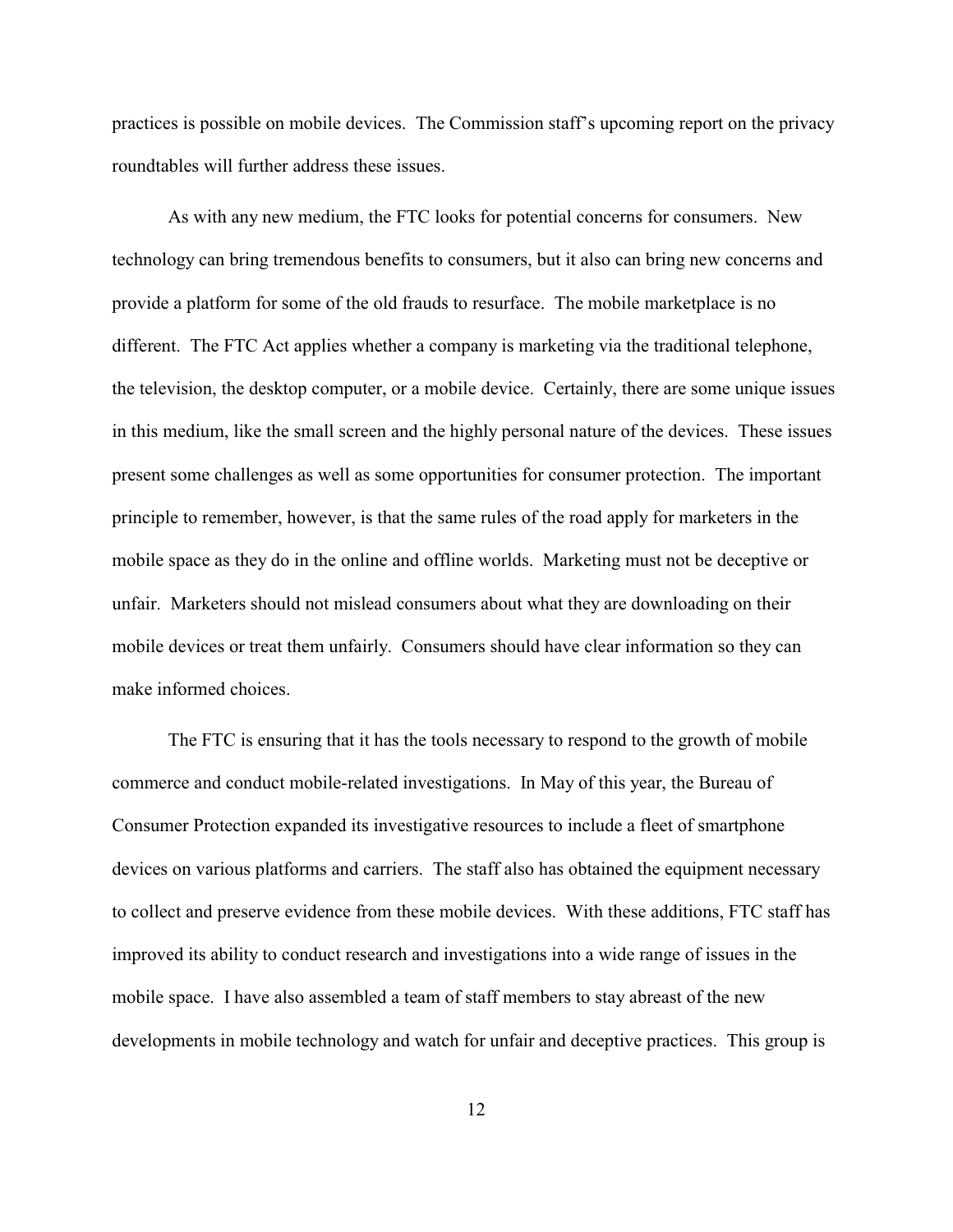conducting research, looking at apps, and following the latest reports on these technologies. We have some potential targets and I expect we will have some law enforcement actions coming.

As Commissioner Brill discussed earlier, the FTC has already brought a case this year applying FTC advertising law principles to the mobile application marketplace. In August, the Commission settled allegations that a marketing company, Reverb, deceptively endorsed gaming applications in the iTunes store.<sup>15</sup> The FTC alleged that the company posted positive reviews using account names that would give the readers the impression they had been submitted by disinterested consumers. The company agreed to an order prohibiting it from making such representations unless it discloses a material connection, when one exists, between the company and the product.

Finally, we have expanded our consumer education material on mobile use too. The latest update of our popular brochure "Net Cetera: Chatting with Kids About Being Online" includes information about using mobile phones. These materials encourage teens to think about their privacy and that of others before sharing photos and videos via cell phones. The materials also include information about texting and sexting, cell phone bullying, using cell phone location features, developing cell phone use rules within families, and more.

## **Affiliate Marketing**

I also want to talk about our growing concern about online affiliate marketing. Marketing affiliates are third parties – often website operators or individuals – who drive traffic

<sup>&</sup>lt;sup>15</sup> See Press Release, "Public Relations Firm to Settle FTC Charges That It Advertised Clients' Gaming Apps through Misleading Online Endorsements" (August 26, 2010), *available at* <http://www.ftc.gov/opa/2010/08/reverb.shtm>.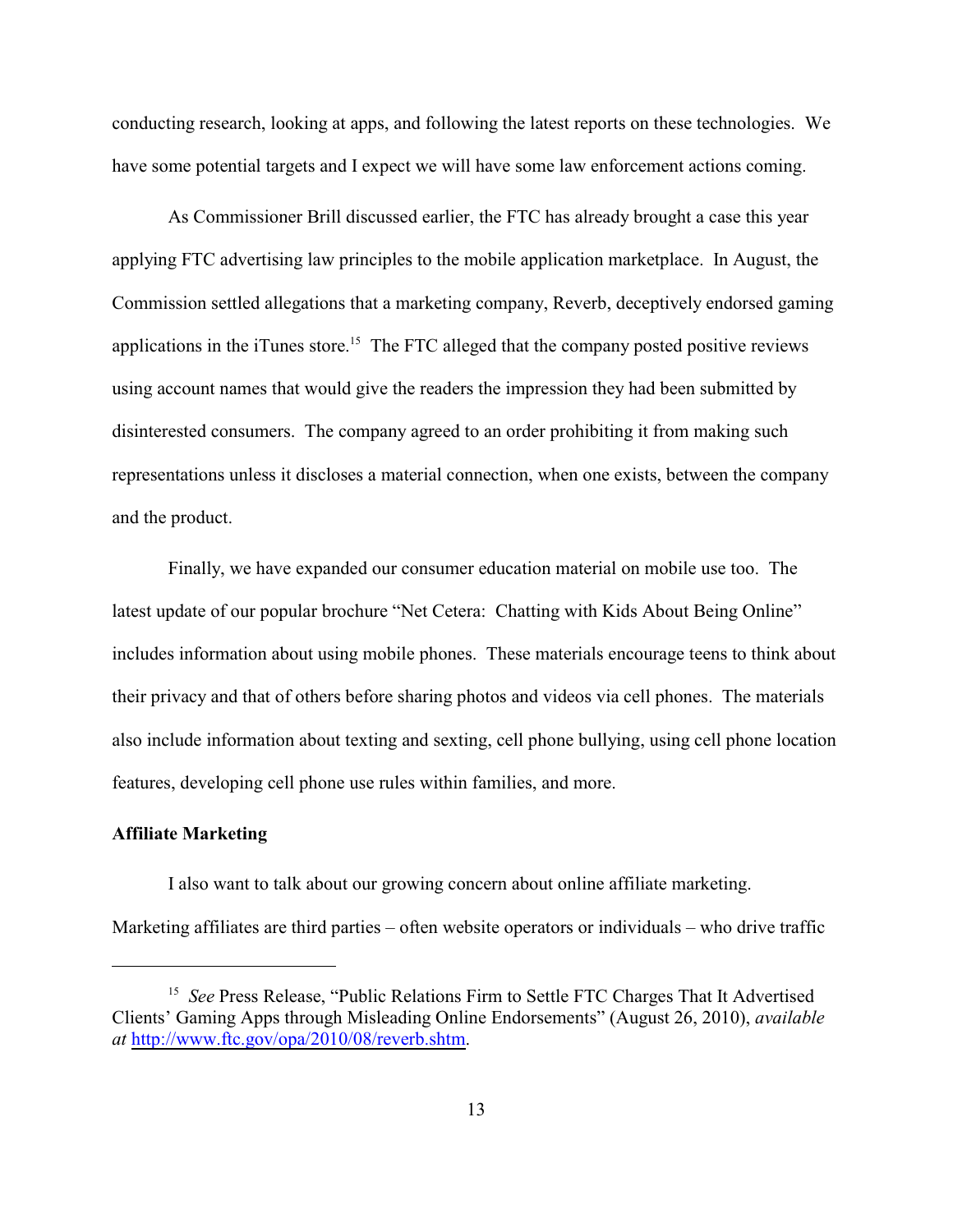to a seller's website in exchange for the payment of a commission from the seller. Affiliates can do this through several methods, including by sending mass emails, purchasing sponsored search engine results, or purchasing internet display ads. The biggest area of concern for the Commission regarding this type of marketing is that in some cases, affiliates are essentially let loose on the public without adequate direction or supervision to ensure that their advertising is truthful and non-misleading.

The affiliate marketing model often compensates affiliates on a "pay-per-click" or "payper-action" model where an affiliate's commission is calculated from the number of consumers it refers to the seller's site or how many consumers ultimately make a purchase. In many circumstances, affiliates have no or very few up-front costs. This structure gives affiliates an incentive to simply drive as much traffic as possible to the seller's website, by using any means that will achieve that goal. At times, those "means" include false and deceptive claims about the product, fake blogs, and other content that is not clearly identified as advertising or fails to disclose the material connection to the seller.

Affiliate marketing has become particularly prevalent for certain types of products, including teeth whitening and weight loss products. In addition to the deceptive practices employed to drive consumers to a seller's website, consumers who purchase products through these websites may be subjected to abusive negative option marketing practices such as hidden upsells, unauthorized charges, and inadequate cancellation procedures. We believe that legitimate marketers can and should play an important role in bringing more order and accountability to the affiliate marketing industry.

The Commission is doing its part too by bringing enforcement actions to stop deceptive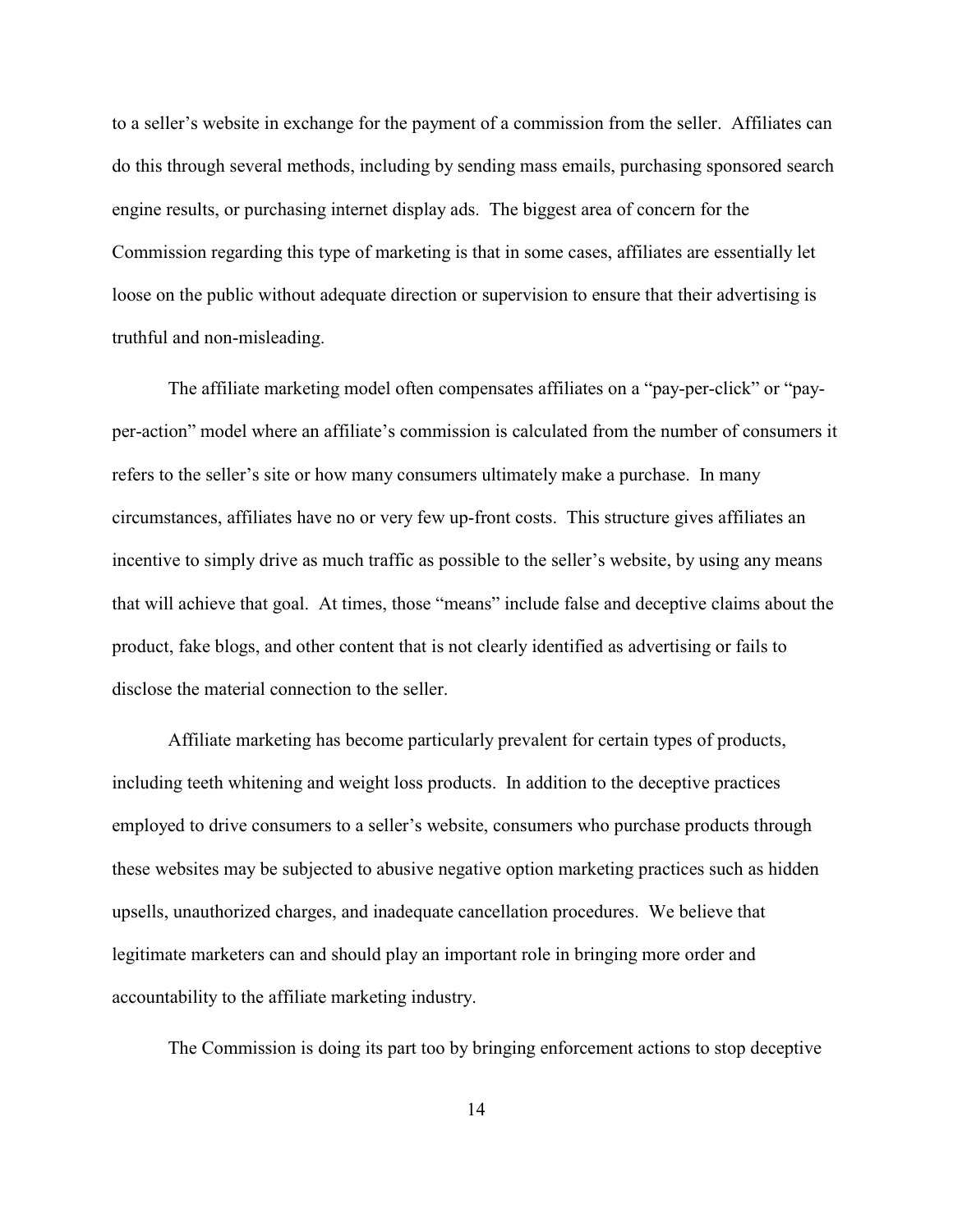and unfair practices. We recently brought charges and obtained preliminary injunctions against several affiliate marketers who steered consumers to commercial websites that offered loan modification services.<sup>16</sup> The affiliates purchased sponsored search results at major search engines such as Google and Yahoo. When consumers searched for Making Home Affordable, the federal homeowner relief program offering free mortgage loan assistance, the search engines returned the sponsored results of the defendants, who made it appear that their advertisements were links to the federal government's official website, when in fact, they were not. Consumers who clicked on these sponsored results were instead directed to internet sites where they were prompted to enter personal identifying and confidential financial information. Their personal and confidential information was then sold to companies offering fee-based mortgage loan modification services. In this case, which we brought with assistance from the Special Inspector General of the Troubled Assets Relief Program (SIGTARP), affiliate marketing was used to take advantage of a particularly vulnerable and desperate population, homeowners in financial trouble who were seeking assistance from the federal government to save their homes.

We want to make sure that affiliate marketers are on notice that they will be held responsible for the claims they make. In addition, as with traditional forms of marketing, companies should understand that when they pay third parties to act on their behalf, they cannot absolve themselves of responsibility for whatever actions those third parties might take to sell the product. We urge anyone using affiliate marketing to be cognizant of the fact that FTC liability for deceptive advertising can potentially reach anyone in the chain between a seller and

<sup>&</sup>lt;sup>16</sup> See Press Release, Court Bars False Claims of Affiliation with United States Homeowner Relief Programs (July 10, 2009), available at <http://www2.ftc.gov/opa/2009/07/homeafford.shtm>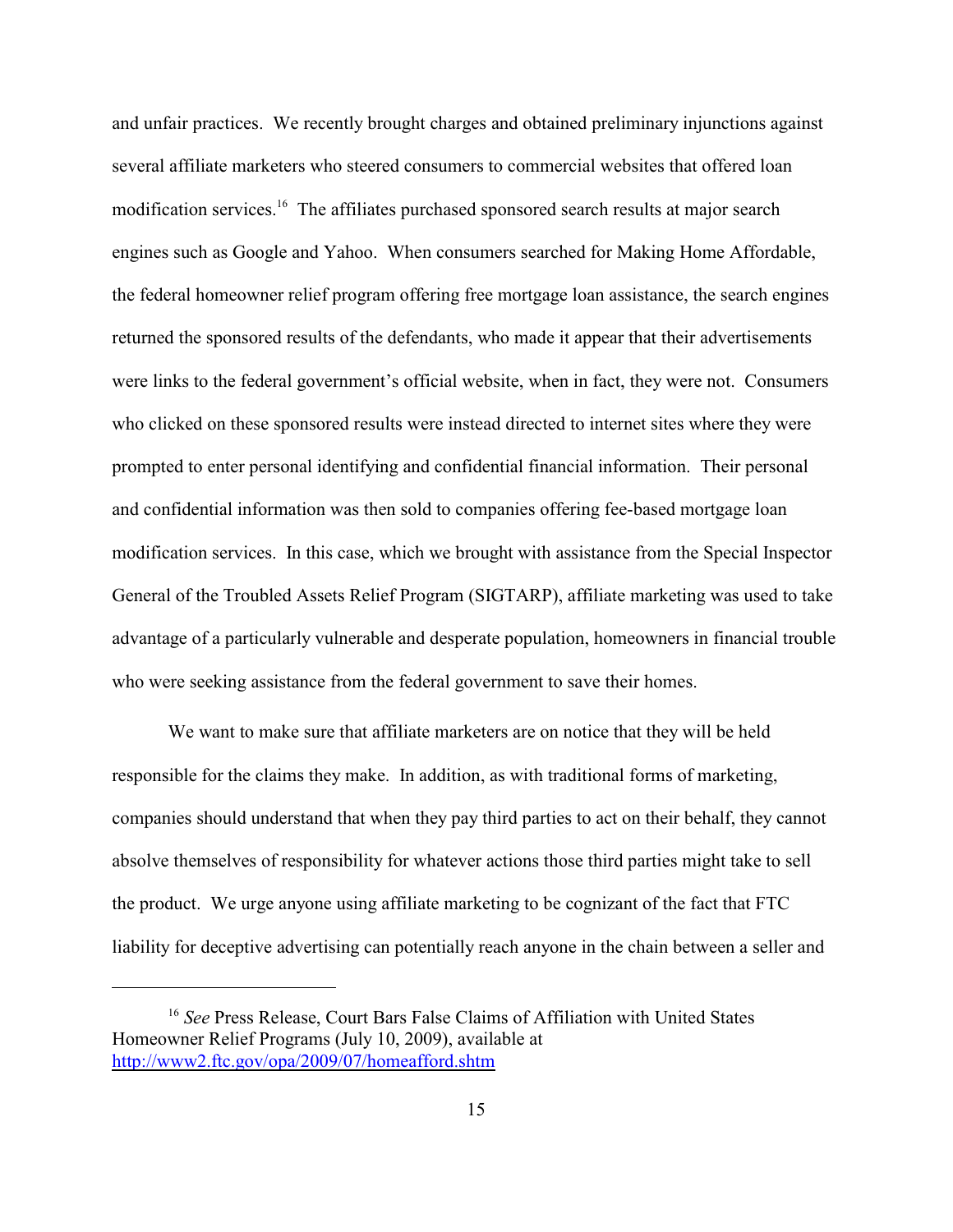the ultimate consumer.

A case I talked about earlier, in the context of negative option marketing, also demonstrates this fact. In the Central Coast Nutraceuticals case, the defendant relied heavily on affiliates it hired to direct consumers to purchase its products by use of Internet advertisements, spam e-mails, pop-up advertisements, blogs, and other websites. The fact that it appeared that Central Coast's affiliates made the most outrageous product claims did not affect our action against Central Coast, especially in light of the facts suggesting that Central Coast knew exactly the kind of advertising it was getting from these affiliates.

We strongly encourage any company that chooses to use affiliates to market its products or services – either directly or through affiliate networks – to take some basic steps to ensure that the advertising messages being disseminated on your behalf are truthful. The first step is to give specific and detailed guidelines to the affiliates as to what information should be contained in any advertisements they disseminate. Equally important is guidance as to what reasonably foreseeable types of claims or language might be considered misleading and should *not* be used in ads. A second step is to do some quality control on the back end once consumers are directed to your website as a result of affiliate marketing. You should take a look at the affiliates and advertisements that are generating the largest numbers of referrals to see what types of claims the ads are making. And if you start to hear things from consumers that seem not quite right  $-$  if consumers are under the impression that you are part of the official federal government homeowner relief program and you're not, or whatever the case may be – then follow up and investigate to find out where these misconceptions are coming from, and take action to stop them.

16